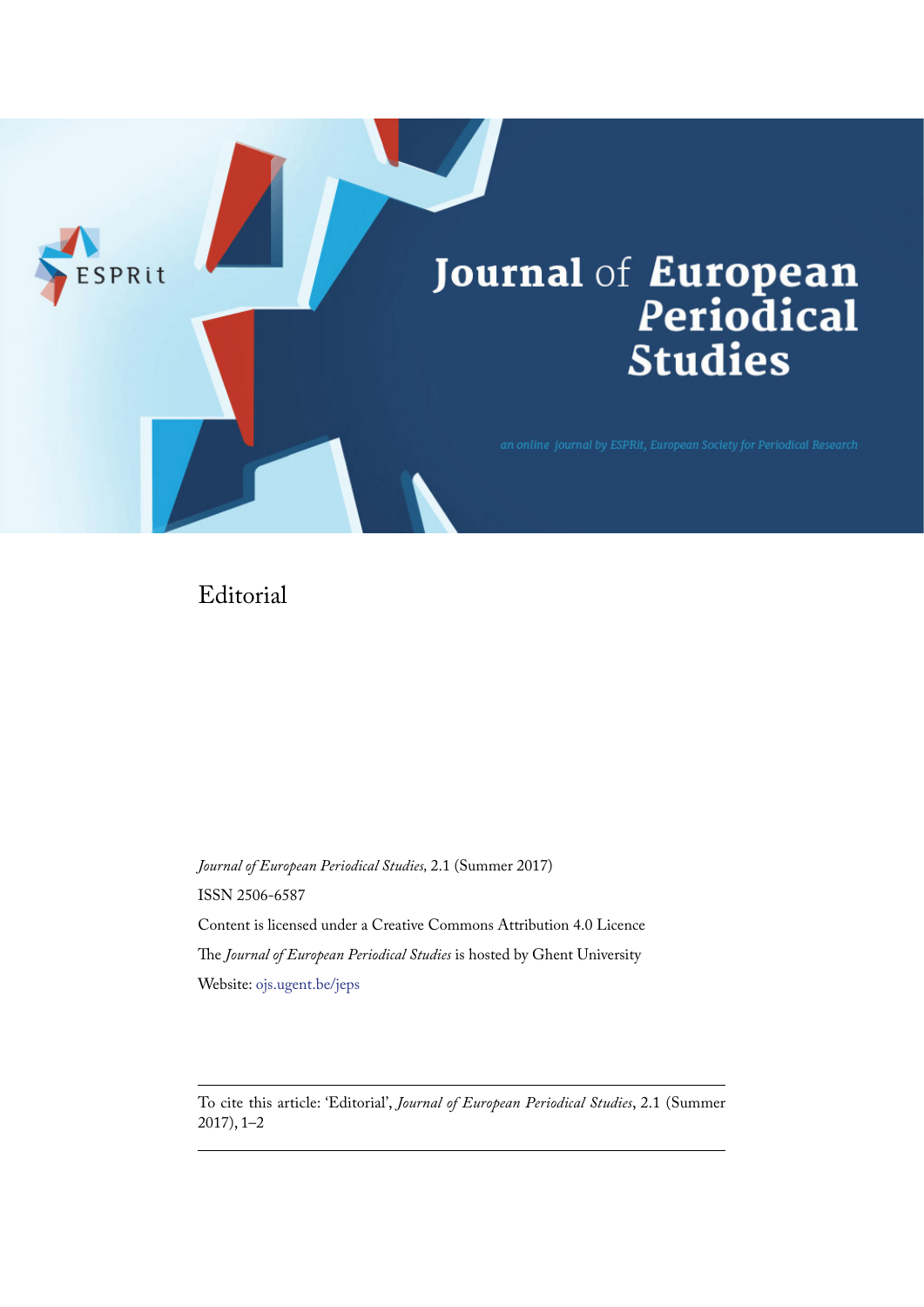## Editorial

In the opening number of our new journal twelve months ago, Laurel Brake invited us to consider the terms we use in our scholarship and the constitutive function they have in different fields of research.<sup>1</sup> The move from the 'article' to the 'essay' as the common designation for a prose contribution to a periodical, she argued, was an assertion of the literary over the journalistic, with all the attendant connotations of authority and value. There is much more to say here, of course, and we are still some way from an agreed terminology for the diversity of items we find in the periodical press. But there is a further complicating factor that remained unspoken in that discussion point in our first issue, namely that of linguistic difference outside the Anglophone context. We might think of 'Artikel', for instance, as a reasonable German equivalent for 'article', but the notion of an 'essay' raises more subtle questions when considered in the German context. While a more academic essay might be captured by the designation 'Aufsatz', many intellectual journals preferred to invoke the 'Essay' or 'Essayistik' as a genre. Less dry and formal than an 'Aufsatz', intellectually more wide-ranging, and in good hands executed with an engaging degree of flair, the 'essay' in this particular sense became a defining genre in the twentieth century for review journals like the *Neue Rundschau*. Here, English is inadequate to capture not only this genre difference but also the self-conscious intellectual identity that comes with it.

And what if we consider the 'editor' of a periodical, the subject of a number of current research projects in periodical studies? When we discuss this in a multilingual research setting, are we even sure that we are trying to talk about the same thing? In French, the nearest cognate, 'éditeur', usually refers not to the editor of a periodical but to the publisher or to the editor of a text. At the same time, the French context offers the advantage of two separate terms to designate different roles that tend to fall under the single English term 'editor': the 'directeur', as the editor-in-chief with overall responsibility for the publication; and the 'rédacteur' whose responsibilities are more hands-on and everyday. In German, the same distinction has to rely on the differentiation between the 'Chefredakteur' and the subordinate 'Redakteur', but many publications also designate a further high-level editorial role, that of the 'Herausgeber' who is often the founding editor, the proprietor or publisher who may have limited day-to-day involvement. Given these complexities it is perhaps better not to even consider here the 'editor' in a publishing house who would usually carry the job-title of 'Lektor' and many of whom were also a 'Redakteur' in a related periodical.

Little wonder, then, that research across national and linguistic boundaries is such a challenge when we are so often not speaking the same language. It was in an attempt to provide a space in which we could overcome such challenges, or at least be

<sup>1</sup> Laurel Brake, 'Debating Point: "Articles" or "Essays"? A View from the Bridge', *Journal of European Periodical Studies*, 1.1 (Summer 2016), 91–92.